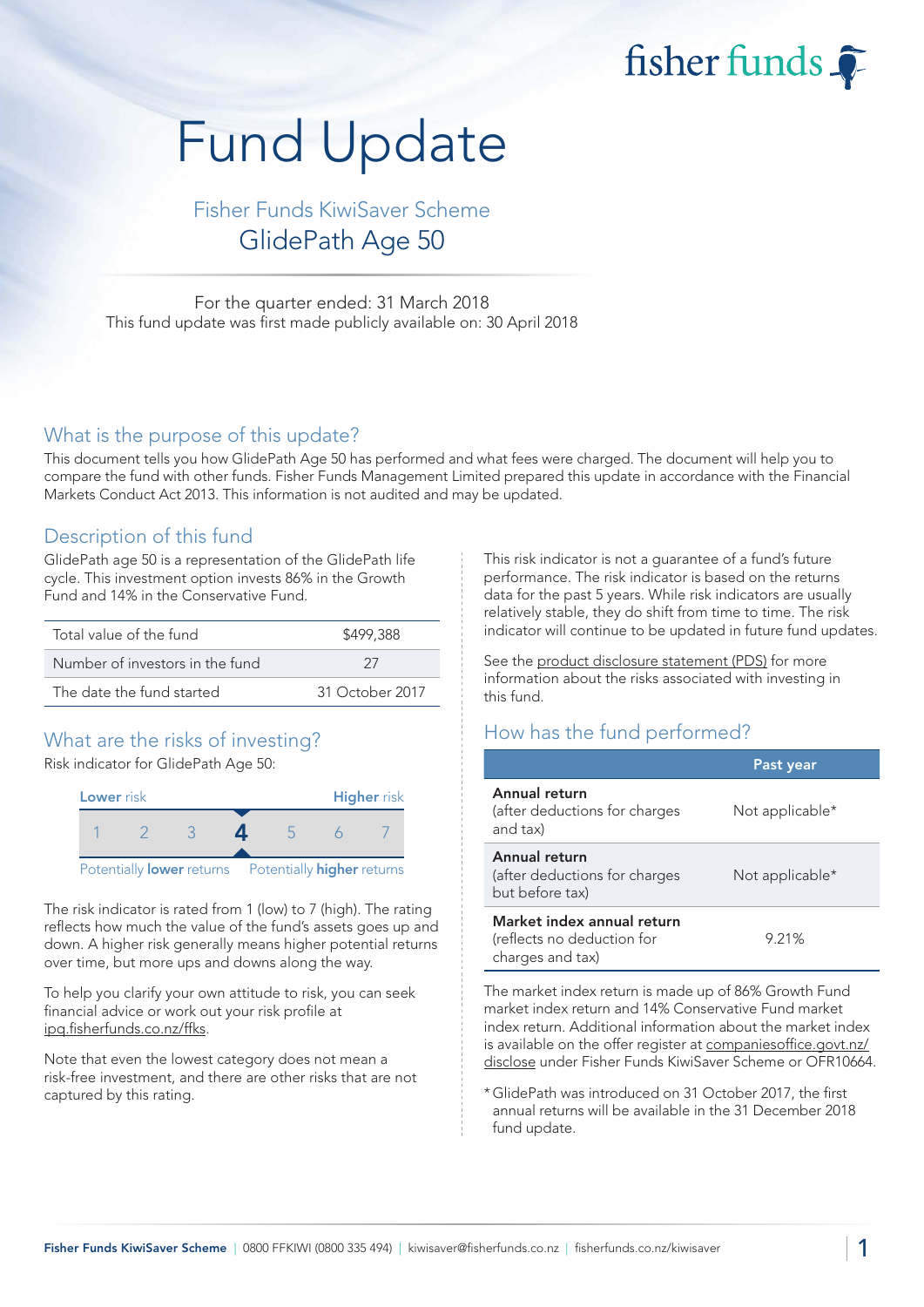## What fees are investors charged?

Investors in GlidePath Age 50 are charged fund charges. In the year to 31 March 2017 these were:

|                                                       | % of net asset value   |  |
|-------------------------------------------------------|------------------------|--|
| <b>Total fund charges</b>                             | 1.39%                  |  |
| Which are made up of:                                 |                        |  |
| <b>Total management and</b><br>administration charges | 1.39%                  |  |
| Including:                                            |                        |  |
| Manager's basic fee                                   | 0.94%                  |  |
| Other management and<br>administration charges        | 0.16%                  |  |
| Total performance-based fees <sup>1</sup>             | 0.29%                  |  |
| Other charges:                                        | \$ amount per investor |  |
| Annual membership fee                                 | \$36                   |  |

Small differences in fees and charges can have a big impact on your investment over the long term.

## Example of how this applies to an investor

Sarah had \$10,000 in the fund at 31 October 2017 and did not make any further contributions. At 31 March 2018, Sarah received a return after fund charges were deducted of \$88 (that is 0.88% of her initial \$10,000). Sarah also paid \$15 in other charges. This gives Sarah a total return after tax of \$73 for the period.

# What does the fund invest in?

#### Actual investment mix

This shows the types of assets that the fund invests in.



#### Target investment mix

This shows the mix of assets that the fund generally intends to invest in.



#### Currency hedging

The benchmark currency hedge ratios for each asset class (hedged into NZD) are: International fixed interest 100%; Listed property (overseas portion) 70%; Australian equities 70%; International equities 50%.

#### Top 10 Investments

| <b>Name</b>                                              | % of fund<br>net assets | <b>Type</b>                | Country   | <b>Credit</b><br>rating<br>(if applicable) |
|----------------------------------------------------------|-------------------------|----------------------------|-----------|--------------------------------------------|
| ANZ 10 A/C - CURRENT ACCOUNTS                            | 5.41%                   | Cash and cash equivalents  | NZ.       | <b>NA</b>                                  |
| FISHER & PAYKEL HEALTHCARE CORPORATION<br><b>LIMITED</b> | 1.50%                   | Australasian equities      | NZ        | <b>NA</b>                                  |
| A2 MILK COMPANY LTD.                                     | 1.47%                   | Australasian equities      | NZ        | <b>NA</b>                                  |
| <b>MAINFREIGHT LIMITED</b>                               | 1.36%                   | Australasian equities      | <b>NZ</b> | <b>NA</b>                                  |
| <b>BAYFAIR MALL</b>                                      | 1.33%                   | Unlisted property          | NZ.       | NA.                                        |
| AUCKLAND INTERNATIONAL AIRPORT LIMITED                   | 1.22%                   | Australasian equities      | <b>NZ</b> | <b>NA</b>                                  |
| <b>FREIGHTWAYS LIMITED</b>                               | 1.17%                   | Australasian equities      | NZ.       | <b>NA</b>                                  |
| GOVERNMENT OF NEW ZEALAND 5.5% 15-APR-2023               | 0.98%                   | New Zealand fixed interest | <b>NZ</b> | $AA+$                                      |
| JPM USD CALL A/C - CURRENT ACCOUNTS                      | 0.96%                   | Cash and cash equivalents  | US        | <b>NA</b>                                  |
| GOVERNMENT OF NEW ZEALAND 4.5% 15-APR-2027               | 0.92%                   | New Zealand fixed interest | <b>NZ</b> | $AA+$                                      |

The top 10 investments make up 16.31% of the fund.